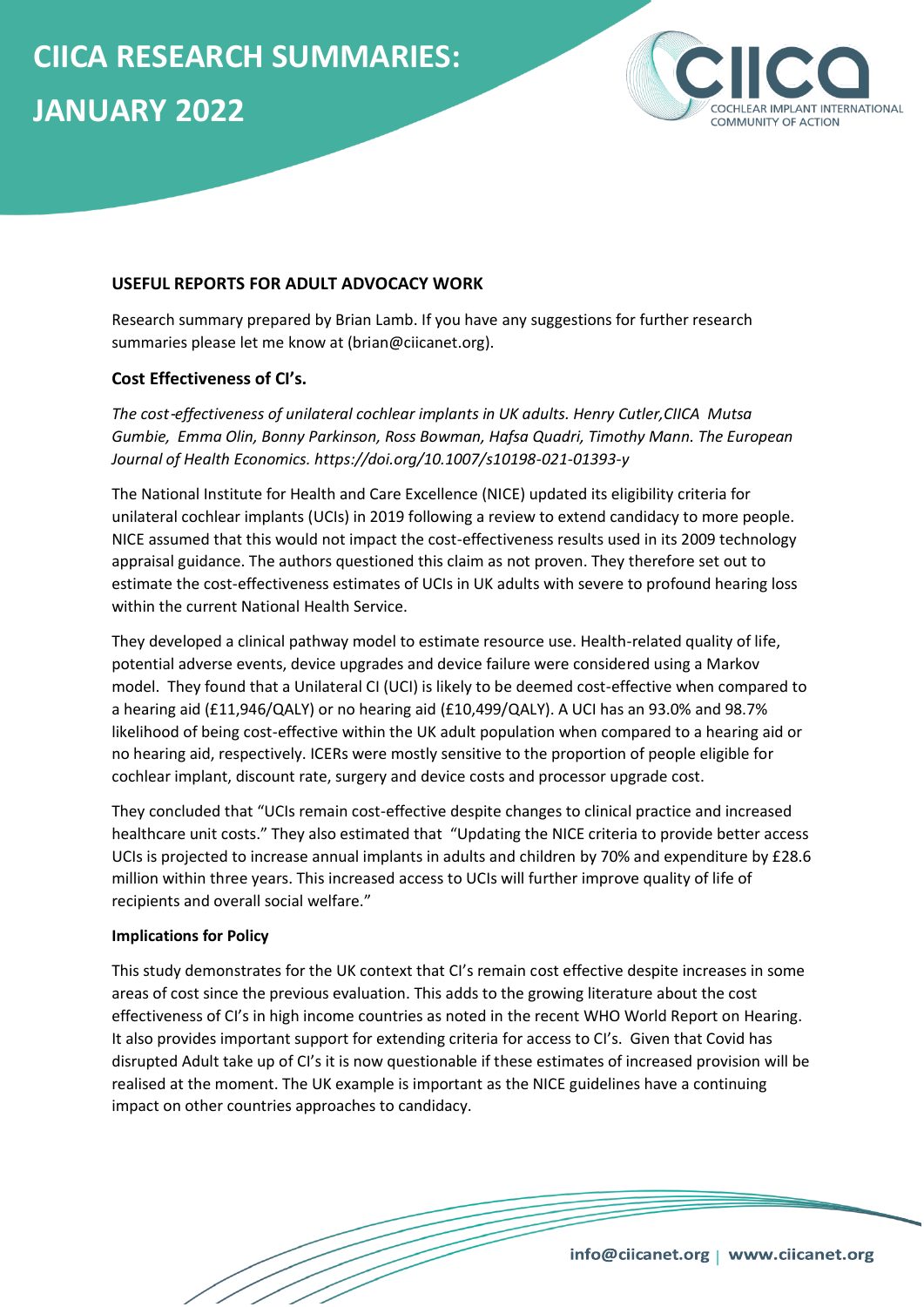## **Benefits of Bilateral CI**

*Single*‑*centre experience and practical considerations of the benefit of a second cochlear implant in bilaterally deaf adults. Dominik Péus, Andreas Pfuger, Sophia Marie Häussler, Stefen Knopke, Manuel Christoph Ketterer, Agnieszka J. Szczepek, Stefan Gräbel, Heidi Olze. European Archives of Oto-Rhino-Laryngology (2021) 278:2289–2296* 

### *https://doi.org/10.1007/s00405-020-06315-x*

There is continued debate about the additional benefit of bilateral cochlear implant (CI). Yet bilateral implantation is increasingly used in the auditory rehabilitation of bilaterally deafened adults.

The authors wanted to investigate the extra benefit of a second CI in adults in terms of healthrelated quality of life, tinnitus, stress, anxiety, depression, quality of hearing, and speech recognition. The research on a prospective patient cohort administered validated questionnaires before a CI, after a first CI and after a second CI implantation. The study was of 29 patients, made up of nine women and 20 men. The median time between the first and the second implantation was 23 months. The mean total Nijmegen Cochlear Implantation Questionnaire and the Tinnitus Questionnaire score before a CI improved significantly after both implantations. Stress, anxiety, and depression were stable over time and were not significantly affected by CI implantation. Speech recognition with noise significantly improved after the first and again after the second CI. Correlation analysis showed a strong connection between auditory performance and HRQoL.

The authors therefore concluded that "We demonstrated that a unilateral CI benefitted many fields and that the second sequential CI leads again to additional improvement. Bilateral CI implantation should, therefore, be the standard form of auditory rehabilitation in deafened adults." Further that "A bilateral CI implantation should be encouraged in most cases as a standard form of auditory rehabilitation in deafened children and adults—with very few exceptions."

#### **Implications for Policy.**

This is further evidence of the effectiveness of Bilateral Implantation improving and number of facets of quality of life and supports the continuing call for this to become the standard of care.

## **Take up of CI's.**

# *Yael Henkin, Yisgav Shapira & Yifat Yaar Soffer (2021): Current demographic and auditory profiles of adult cochlear implant candidates and factors affecting uptake, International Journal of Audiology, DOI: 10.1080/14992027.2021.1941327*

The authors noted that despite growth of CI and widening of implantation criteria, take up remains low and the clinical profile of adult CI candidates has not substantially changed. They therefore evaluated the demographic and auditory profiles of current adult CI candidates and identified factors affecting CI uptake. Preoperative data from patients who underwent CI candidacy evaluation between 2016–2018 were retrospectively reviewed. Evidence included demographics, medical reports, audiological results, and reasons for not pursuing implantation. Comparisons between candidates who pursued implantation and those who did not were undertaken.